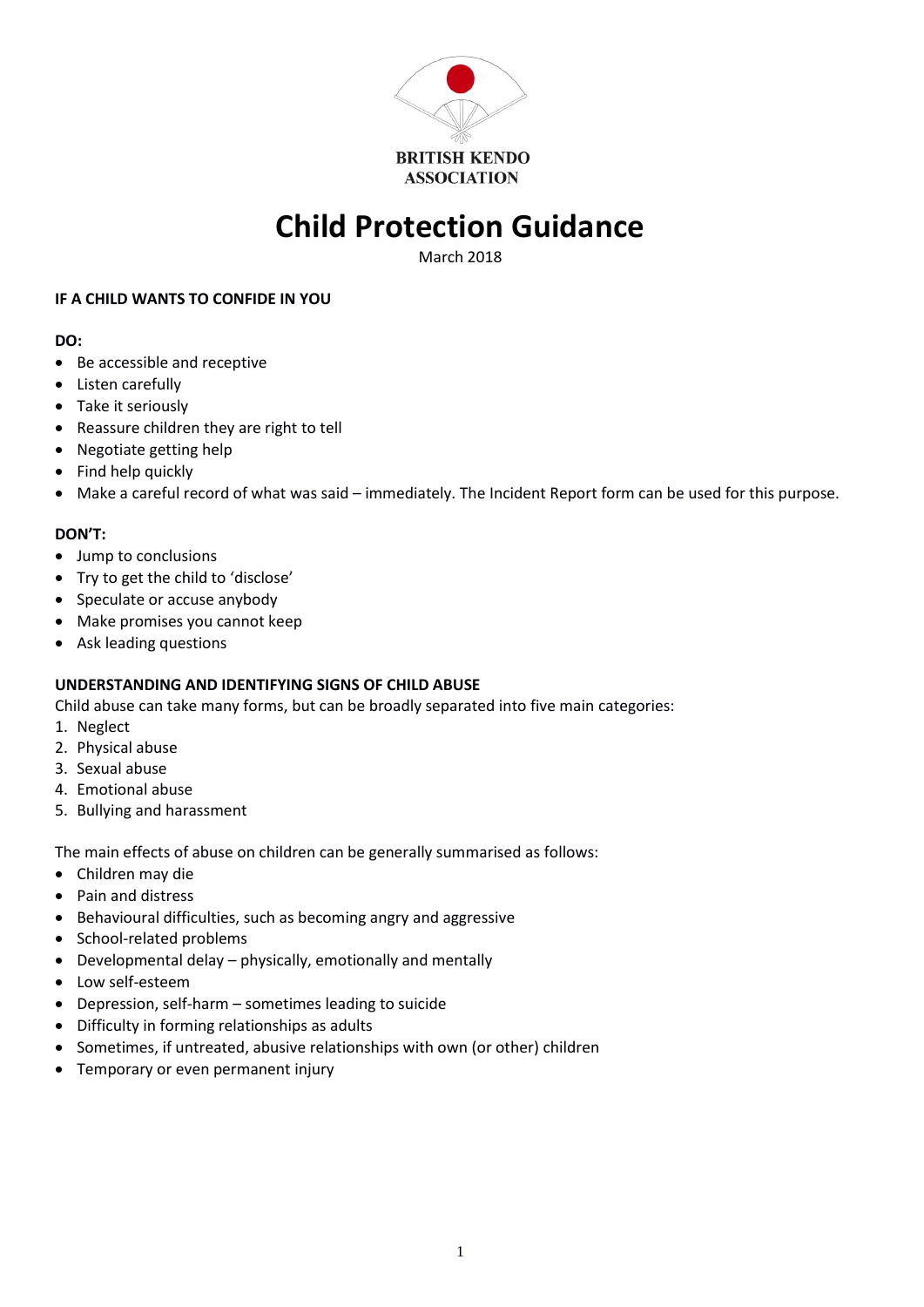# **DEFINITIONS OF ABUSE**

Bear in mind that one indicator present may not signify abuse, but a persistent or collection of indicators may do so.

# **Neglect**

A persistent lack of attention to meet a child's basic physical and/or psychological needs to an extent that is likely to result in serious impairment of the child's health or development. For example: failing to provide adequate food, shelter and clothing; failing to protect a child from physical harm or danger; failing to ensure access to appropriate medical care or treatment.

Refusal to give children love, affection and attention can also be a form of neglect, as is exposing them to unnecessary risk of injury.

Some identifying signs of neglect might include:

- Being left alone or unsupervised on a regular basis
- Having few friends
- Being tired all the time
- Constantly hungry or stealing food from others
- Constantly unkempt (dirty or smelly)
- Unexplained weight loss or constantly underweight
- Constantly inappropriately dressed
- Constantly failing to attend training, school or hospital/medical appointments etc

#### **Physical Abuse**

Physical injury or suffering to a child, or a failure to prevent physical injury or suffering (where there is a definite knowledge or reasonable suspicion that the injury has been inflicted by another person). This includes injury by deliberate hitting, shaking, throwing, poisoning, burning or scalding, biting, suffocation or drowning. Giving children inappropriate drugs or alcohol also constitutes physical abuse.

Physical abuse in a sport situation may be deemed to occur if the nature and intensity of training and competition exceeds the child's physical capacity.

Some identifying signs of physical abuse might include:

- Unexplained or untreated/inadequately treated injuries
- Injuries on parts of the body where accidental injury is unlikely
- Bruises that reflect hand marks or fingertips (from slapping, grabbing or pinching)
- Cigarette burns
- Bite marks
- Broken bones
- Scalds

Since children often contract minor injuries, physical abuse may not always be apparent from bruises, fractures or other physical signs. Behavioural indicators, particularly when there are changes in behaviour, can also indicate that abuse is happening. This might be evident in the following behaviour:

- Aggressive or severe temper outbursts
- Running away
- Fear of going home
- Flinching when approached or touched
- Reluctance to get changed for sport
- Covering arms and legs even when hot
- Depression
- Withdrawn behaviour
- Fear of parents being contacted